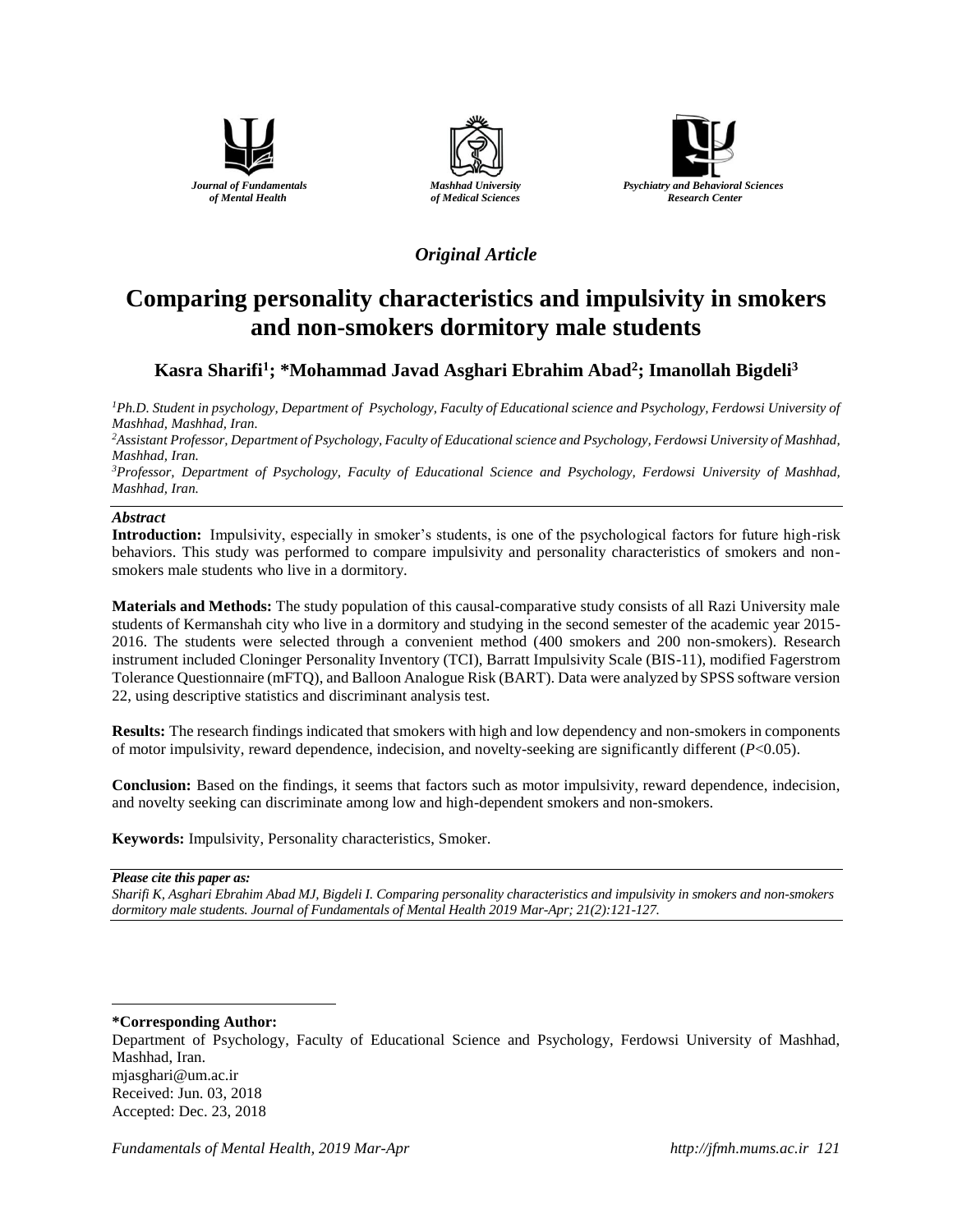## **Introduction**

Smoking is one of the most important causes of early deaths around the world and at the same time is most avoidable (1). Tobacco consumption in the form of a cigarette is more common than other forms (2). Seventy to eighty percent of people who smoke cigarettes are classified as dependent individuals (3). Psychology focuses on emotional and personality factors in high-risk behaviors such as tobacco use and cigarette. Researchers believe that a tendency to narcotic substances and tobacco is associated with personality characteristics (4). The definition of personality in various psychological approaches is different. Among them, the traits and factor approach are the most effective approaches. According to the traits approach, personality is a behavioral, emotional, and cognitive stable characteristic. Each of these specific characteristics called traits, and the sum of traits, shape the personality. In the theory of Cloninger, personality has both dimensions of temperament and character (5). The temperament dimension is known as the biological component of personality. It includes four subscales of novelty seeking, harm avoidance, reward dependence, persistence, and character dimension that are considered social and cultural, consisting of three subscales: self-directedness, cooperativeness, and self-transcendence (5).

Temperament systems in the brain are functionally organized, so that different and independent systems from each other enable the continuity and behavioral inhibition allocated in response to objective groups of the stimulus. Character includes logical findings of self, others, and the world and further includes characteristics affected by the environmental factors in the personality structure that has emerged (6).

Understanding the underlying biological, psychological, and behavioral problems can help us better understand the disorder and design optimized methods for dealing with abnormal behaviors. With emphasis on biological parameters, Cloninger has attempted to create a firm theoretical framework on the character that encompasses both the normal and abnormal personality.

In some approaches, impulsive behaviors are called risky behaviors, called actions that, although associated with some extent of potential

damages and loss, provide access to a kind of reward (7).

These behaviors included a range of actions that little thinking has taken on it, in an immature way and with instantaneous incidence, without the ability to perform focus on a specific task, and occurs in the absence of proper planning and high risk-taking (8). Overall different expressions of adaptive and maladaptive Impulsivity has been described in the clinical and personality literature, include sensation seeking, risk-taking, novelty-seeking, excitation seeking, rewardseeking, extraversion, hyperactivity, need to immediate satisfy, disinhibiting, low thought/premeditated, defect in reply reflection, low stability, lack of planning, avoiding low loss, low anxiety, weak inhibition control, poor fear conditioning, low self-control, poor selfregulation, impairment in the ability to delay, inability to delay satisfaction, inability to refuse to act on drives or impulses and low resistance (9- 13). Patton, Stanford, and Barratt distinct impulsivity to three elements: A- immediate action at the moment (motor activity), B- lack of focus on work (attention), C- lack of planning and careful thought (lack of planning) (14). A review of impulsivity research indicates that impulsivity and impulsive behaviors are the core of many psychiatric disorders such as attention-deficit hyperactivity disorder, personality disorders, learning disorders, conduct disorder, impulse control disorder, substance abuse, and suicidal behaviors (15,16). What distinguishes these behaviors from compulsive behaviors is that in this type of behavior, a person is conscious of the existence of behavior, and the purpose of the behavior is not pleasure but is generally avoiding anxiety. Impulsivity is also different from the behaviors that arise from deficiencies in judgment and decision-making, and Infract, a person has impaired judgment (14).

Personality characteristics are considered among the factors involved in impulsivity. The growing incidence and prevalence of this feature in the risk-seeking behaviors with potentially harmful long-term effects caused increasing attention of psychologists to this issue because the reduction of harmful consequences and effects of impulsivity and risky behaviors and issues related to them is one of the important aspects of mental health promotion of society and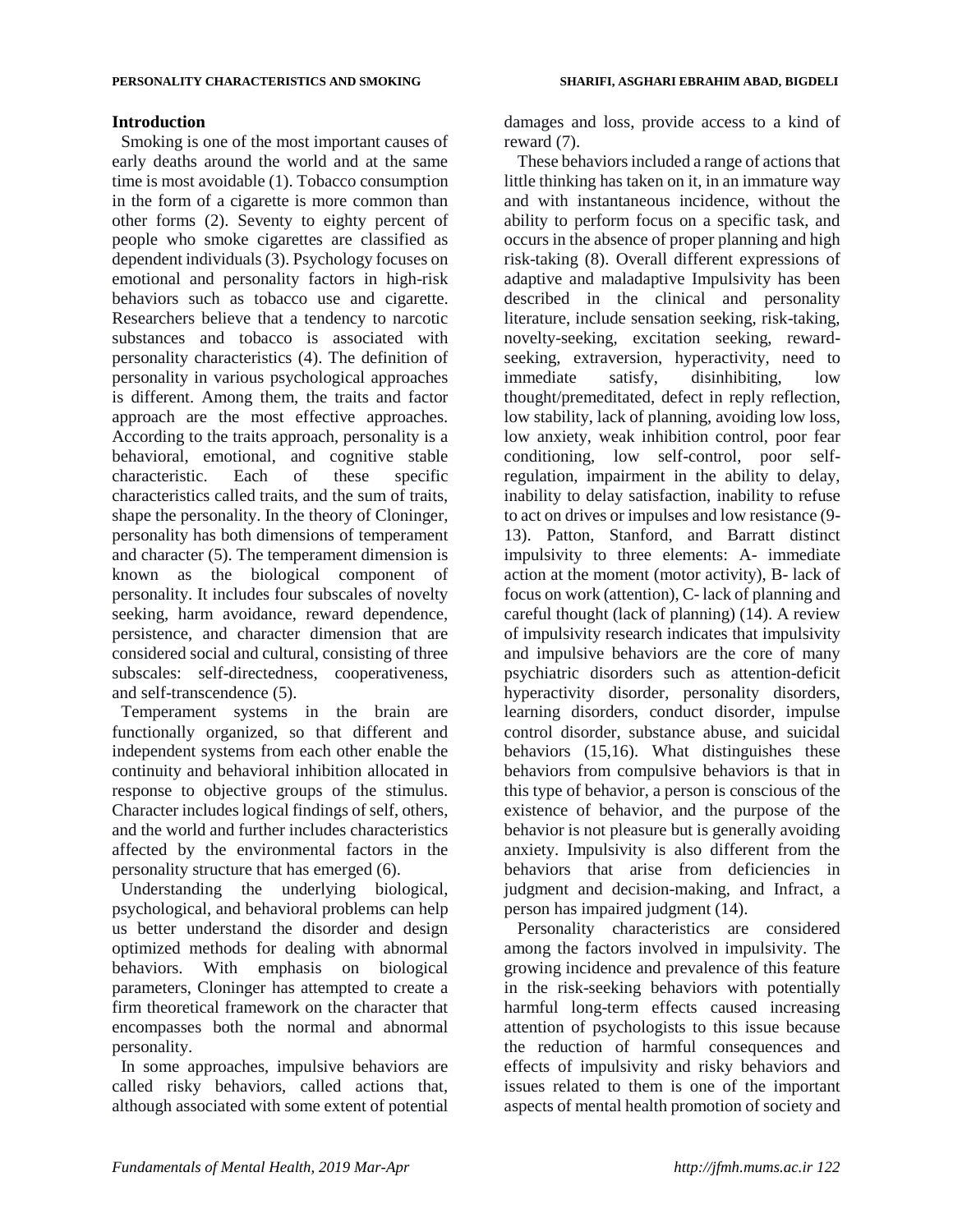individual (11). According to statistics, 40 percent of male students and 8.5 percent of female students are smokers (17). Our country has a young population, and tobacco control programs, particularly to prevent the onset of young people's consumption, are especially important. Identification cognitive basis of behavior in smokers can be helpful for behavior change interventions in these individuals. The present study aimed to assess the personality characteristics and impulsivity in smoker and non-smoker male students.

## **Materials and Methods**

The current research aimed to compare impulsivity and personality characteristics among smoker and non-smoker students. The population of this causal-comparative study consists of all Razi University male students in the second semester of the academic year 2015-2016, who live in a dormitory.

Through convenient method of sampling 400 smokers and 200 non-smokers were selected through the snowball technique. The inclusion criteria included students aged 18-30 years, living in dorms, not having physical defects, psychiatric history, abuse of substances, narcotics, hallucinogens, stimulants, etc. If non-smokers samples smoking during the study, were excluded.

The samples were coded and described as: A) Nonsmoker student: a student who even does not smoke one cigarette. B) Smoker student with low dependency: Students who obtain a score below the normal from the modified Fagerstrom Tolerance Questionnaire (i.e., 7). C) Smoker student with high dependency: Student who obtains a score above the normal from the modified Fagerstrom Tolerance Questionnaire (i.e., 7). Finally, smoker group compared to the nonsmoker group that was matched for age and education level. At the beginning of the sampling process, in three groups, individuals who were qualified to participate in the groups were given a structured interview. Data analyzed by SPSS software version 22, using descriptive statistics and discriminated analysis test.

## Research instrument

*A) The Cloninger Temperament and Character Inventory (TCI):* This 125-item questionnaire includes two dimensions of temperament and character. Temperament includes novelty seeking, harm avoidance, reward dependence, and persistence; and character dimension includes self-directedness, cooperativeness, and self-transcendence. These dimensions are independent of each other. This questionnaire was validated in different age groups and both genders (18). In this study, reliability of factors by Cronbach's alpha method as follows: novelty seeking of non-smokers and smokers 0.788, 0.781, harm avoidance of non-smokers and smokers 0.63, 0.74, reward dependence of nonsmokers and smokers 0.47, 0.43, the persistence of non-smokers and smokers 0.69, 0.74, cooperativeness of non-smokers and smokers, 0.48, 0.42, self-directedness of non-smokers and smokers 0.70, 0.53, and self-transcendence of non-smokers and smokers 0.75, 0.74. The internal reliability of this test is reported as 0.80- 0.89. The internal reliability of revised version translated by Ayati, Chemikar, and Pourshahbaz, is calculated equal to 0.82 (18).

*B) Barratt Impulsivity Scale (BIS-11):* This questionnaire has 30 questions with four options that measure impulsive decisions and lack of foresight. Items are divided into three factors of indecision, motor impulsivity, and cognitive impulsivity. The Cronbach's alpha coefficient of the Persian version was reported in two groups of addicts and healthy subjects, respectively, 0.84 and 0.83 (19).

*C) Modified Fagerstrom Tolerance Questionnaire (mFTQ):* This modified version of the FTQ assesses the level of nicotine dependence among adolescents. The instrument uses a 5-point Likert scale for all seven items, except for one item on smoking during the first two hours of the day. The original FTQ item, assessing nicotine content in the respondent's "usual" cigarette brand, was excluded from this adolescent version. Internal consistency estimated 0.75, association with duration of smoking (in years):  $r = 0.36$ , association with smoking intensity (Minnesota Smoking Index):  $r= 0.45$ , test-retest reliability (20):  $r= 0.71$  (2month interval). The MFT can be used as a continuous index of dependence or to classify participants into one of 3 levels of dependence.

*D) Balloon Analogue Risk (BART):* The Persian version of this test is a computerized model for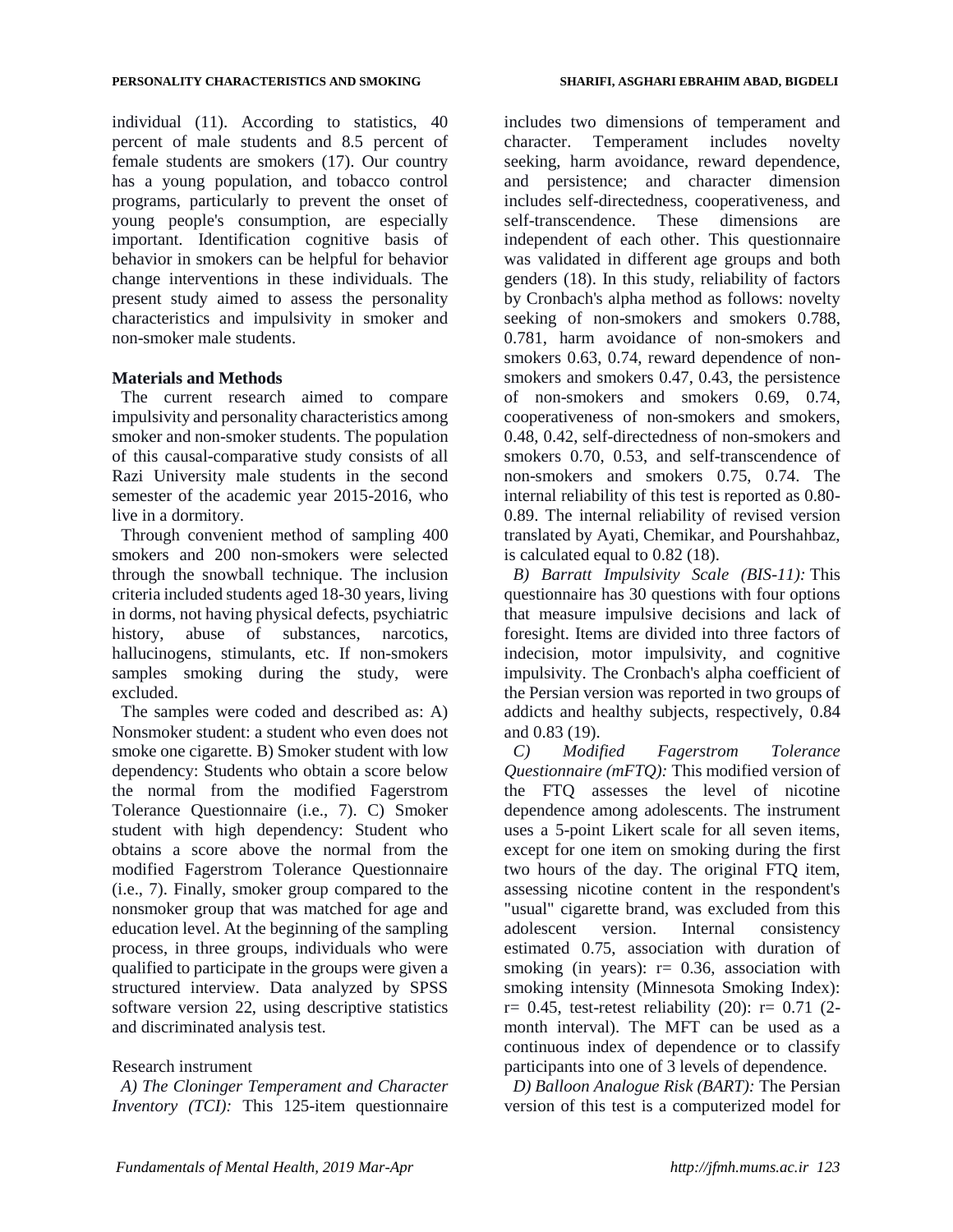#### **PERSONALITY CHARACTERISTICS AND SMOKING SHARIFI, ASGHARI EBRAHIM ABAD, BIGDELI**

measuring risk-taking behavior; in this test, participants are presented with 30 balloons the computer screen, which they may inflate by clicking the mouse button. Following each click, the balloon is either burst or further inflated, after which a specific amount of money is added to a temporary bank for that balloon.

After each click, the participant may collect the temporary account before the balloon bursts by clicking on a button marked as "collect," which would end the balloon inflation and add the temporary account to a safe account displayed on the screen.

The more the eventual number of clicks for each balloon, the more money won from that balloon. The eventual size of balloon was variable and not predictable; hence, some balloons would reach the size while others would burst after several inflations. BART has a good correlation with the Iowa Gambling Task. The dependent measures of risk-taking in BART are defined as adjusted value, unadjusted value, minimum, and maximum of inflation. Since Bart test is not dependent on culture and has a neurological basis, the mention of non-Iranian validity and reliability can be cited in this regard. Cronbach's alpha of this scale estimated equal to 0.80 (18).

## **Results**

Three groups were homogeneous in terms of demographic variables. One of the assumptions of discriminant analysis is equality of variance. Therefore the standard deviation of the three groups has no significant difference; the mean and standard deviation data of variables is presented in Table 1.

|              |  |  |  |  | <b>Table 1.</b> The mean and standard deviation of the |  |
|--------------|--|--|--|--|--------------------------------------------------------|--|
| participants |  |  |  |  |                                                        |  |

| Group                           | Mean  | SD   |
|---------------------------------|-------|------|
| Smokers with high<br>dependency | 36.80 | 7.24 |
| Smokers with low<br>dependency  | 38.27 | 6.22 |
| Non-smokers                     | 34.06 | 8.31 |

In Table 2, the highest correlation is between motor impulsivity and discriminant analysis. Respectively the variables of Impulsivity, reward dependence, novelty-seeking, and indecision show the highest correlation with the audit function. Table 3 indicates summary information relevant to a discriminant analysis by simultaneous and stepwise methods.

|                | <b>Predictor</b><br>variables | <b>Standardized</b><br>coefficients | Non-<br>standardized<br>coefficients | <b>Structural</b><br>coefficients | The<br>categorical<br>coefficient of<br>non-smokers | The categorical<br>coefficient of<br>smokers with<br>low dependency | The categorical<br>coefficient of<br>smokers with<br>high dependency |
|----------------|-------------------------------|-------------------------------------|--------------------------------------|-----------------------------------|-----------------------------------------------------|---------------------------------------------------------------------|----------------------------------------------------------------------|
| 1              | Motor<br>impulsivity          | 0.526                               | 0.228                                | $*0.622$                          | 0.32                                                | 0.51                                                                | 0.76                                                                 |
| 2              | Reward<br>dependence          | 0.464                               | 0.130                                | 0.555                             | 0.26                                                | 0.31                                                                | 0.40                                                                 |
| 3              | Novelty<br>seeking            | 0.460                               | 0.032                                | 0.488                             | 0.28                                                | 0.34                                                                | 0.30                                                                 |
| $\overline{4}$ | Indecision                    | 0.356                               | 0.063                                | 0.422                             | 0.20                                                | 0.27                                                                | 0.33                                                                 |
| 5              | Unadjusted<br>Score           | 0.444                               | 0.024                                | 0.401                             | 0/15                                                | 0.23                                                                | 0.29                                                                 |
| 6              | Self-<br>directedness         | 0.222                               | 0.093                                | 0.332                             | 0.34                                                | 0.27                                                                | 0.26                                                                 |
| $\overline{7}$ | Max of<br>Inflating           | 0.191                               | 0.026                                | 0.239                             | 0.19                                                | 0.37                                                                | 0.46                                                                 |
| 8              | <b>Adjusted Score</b>         | 0.119                               | 0.020                                | 0.224                             | 0.20                                                | 0.29                                                                | 0.35                                                                 |

**Table 2.** Standardized coefficients, non-standardized, structural and categorical stepwise method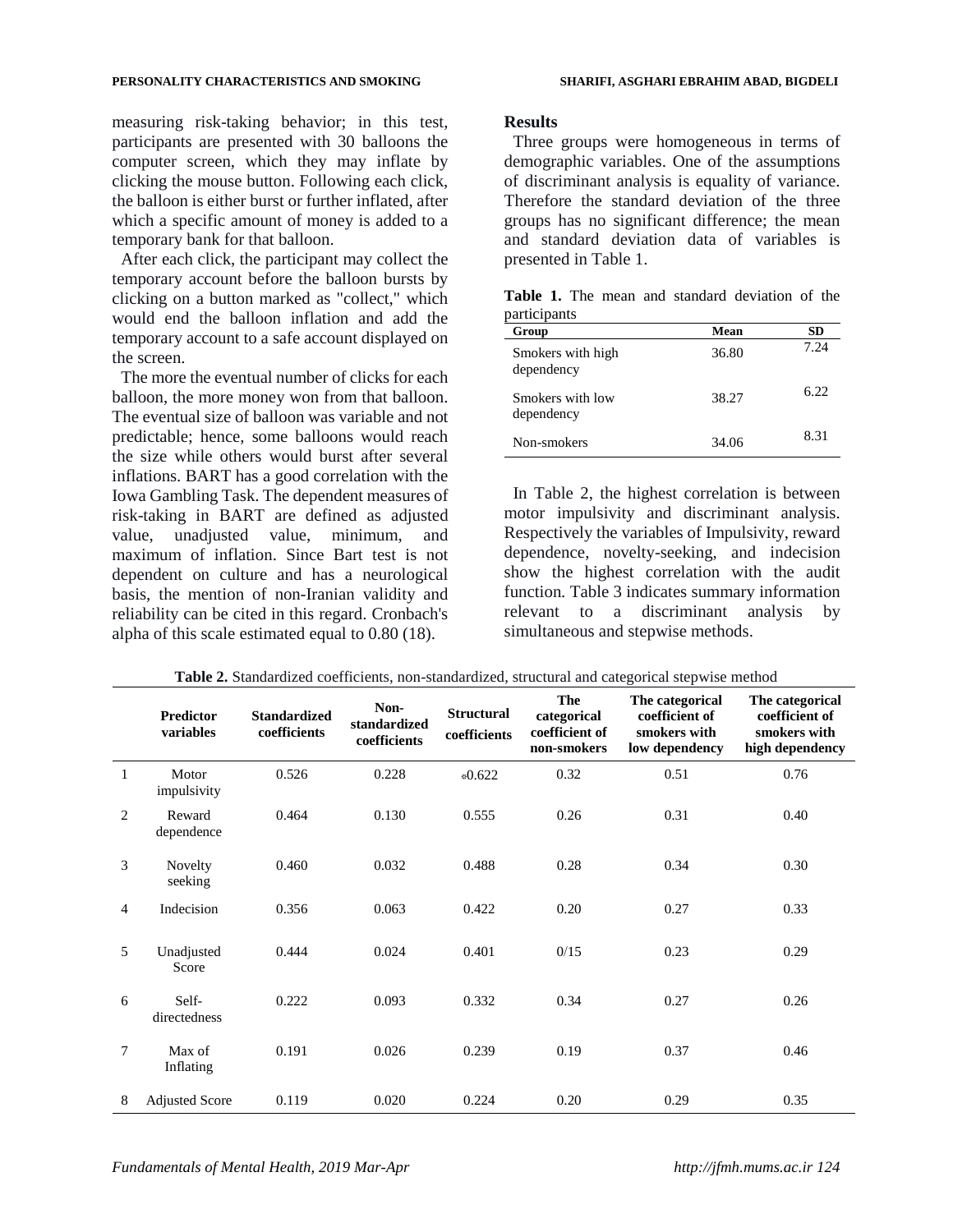| Information of the discriminant analysis | <b>Enter method</b> | <b>Stepwise method</b> |
|------------------------------------------|---------------------|------------------------|
| Eigen values                             | 3.29                | 3.25                   |
| Variance percent                         | 200                 | 200                    |
| Cumulative percentage                    | 200                 | 200                    |
| Canonical correlation                    | 0.876               | 0.865                  |
| Eta coefficient                          | 0.76                | 0.73                   |
| Wilks Lambda                             | 0.233               | 0.234                  |
| Chi-square test                          | 134.778             | 135.225                |
| df                                       | 14                  | 8                      |
| Sig of discriminant analysis             | 0.001               | 0.001                  |
| Data centroid for non-smoker             | $-0.875$            | $-0.823$               |
| Data centroid for low dependency         | 0.875               | 0.823                  |
| Data centroid for high dependency        | 0.875               | 0.823                  |
| Group membership                         | %87.2               | %86.7                  |
| Kappa coefficient                        | 0.783               | 0.759                  |
| Sig of the kappa coefficient             | 0.001               | 0.001                  |

**Table 3.** Summary information of discriminant analysis by entering method and stepwise method

## **Discussion**

This study was performed to compare the impulsivity and personality characteristics of smokers and non-smokers male students of Razi University. This study showed that smokers with high and low dependency and non-smokers are different in personality characteristics, Impulsivity, and risk-taking in some components. Results indicated that smoker students were significantly higher than non-smokers in motor impulsivity and reward dependence. Also, smoker Students were significantly different in novelty-seeking and indecision compared to nonsmokers. The results of the study are parallel with (21-25).

Mitchell and skinner, by using the Barratt Impulsivity Scale in two subscales indecision and Impulsivity, significant differences were between smokers and non-smokers. Also, by considering the age Confounding variable, the difference remained only in the indecision subscale. However, in this study and the difference in the total score of test and motor impulsivity subscale between smokers with high dependency and nonsmokers, two groups with high dependency and low dependency differed significantly from each

other in subscale and total scores. A study by Lejuez et al. showed that three groups of nonsmokers and smokers with low and high dependency have a significant difference in the components of impulsivity (23). Also, Mitchell et al. (21) and Harmsen et al. (3) showed a significant difference between cigarette smokers and non-smokers at experience seeking subscale. In this study, the same difference in sub-scales of impulsivity and novelty seeking was seen even between smokers with low dependency and nonsmokers. The difference in total score of low dependent smokers and non-smokers was also significant. About components of Cloninger temperament and character, Dinn (24) and Rotheran-Fuller (25) compared two groups of smokers and non-smokers. They reported a significant difference in the subscale of novelty seeking and reward dependency between nonsmokers, high, and low smokers. Smokers with high dependency and smokers with low dependency compared to non-smokers showed more tendencies to immediate rewards. Studies conducted by Mitchell (21) and Reynolds (16) confirmed this finding. The cause of some observed discrepancies can be attributed to the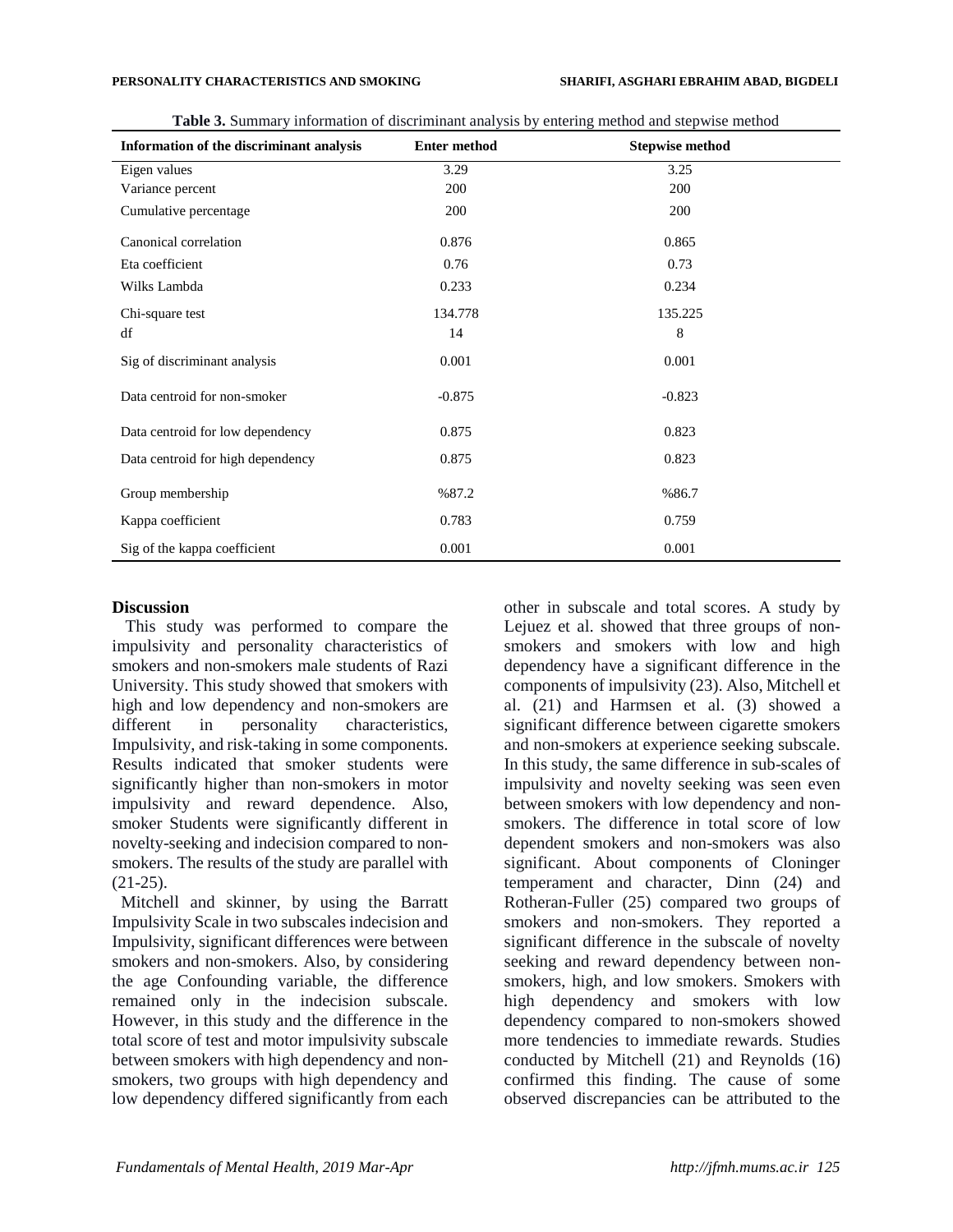heterogeneity of definitions. For example, the definition of a smoker is different in various studies, or the demographic characteristics of the samples are not the same in different studies. Factors such as risk-seeking, a total score of Zuckerman Sensation Seeking Questionnaire, adventure, experience seeking, uncontrolled behavior, novelty-seeking, and a reasonably good total score of BIS test play a vital role in predicting the high dependency of individuals on smoking. However, total score of Zuckerman sensation seeking and risk-seeking have an important role in predicting low dependency on smoking. Careful attention to different aspects of impulsivity (which are involved in smoking behavior), developing cause-centered therapies such as strengthening the decision-making, internal impulse control, etc., will be possible shortly. Smoking can be influenced by internal (i.e., negative mood, stress) and external stimuli (such as advertising) (26,27). The inhibition mechanisms of these individuals are weak because of a defect in properly inhibitory control (for smoking), so they begin and continue the consumption. It can be said about behaviors related to dependence to reward in smokers, in comparison to nonsmoker individuals that these individuals because they are influenced by internal and external stimulus and yet cannot adequately control the situation thus experiencing impulsive behavior and by receiving the smallest reward which may be the effect of nicotine and relaxing effect of it, continue behavior. Studies showed that smokers compared with healthy individuals experiencing higher risky decisionmaking.This means that smokers are unbalanced in assessing profit and loss and be more inclined to risk-seeking behavior. In other words, risktaking that identified with adjusted and unadjusted scores and the number of inflating

balloons during the test (28-31). In explaining the findings, the new research literature suggests a possible link between nicotine dependence and defects in indecision and even risky decisions.

It seems that smokers, due to the defect in the decision-making, are expected to reinforce and get a more mental reward from cigarette. Moreover, this would tend to smoke. Since smokers have a firm belief that cigarette provides pleasurable experiences and harm reduction may show a greater craving for smoking.

Also, the performance of smokers in indecision, such as neurological test BART is similar to the performance of patients with damage to the prefrontal cortex. People who acquire a high score in the novelty-seeking component are more prone to hasty decisions because they decide based on emotion and carelessness about saving resources (e.g., money). So the finding that smoker gets a higher score in this component than non-smokers seems familiar and can be explained.

## **Conclusion**

According to the findings of the importance of impulsivity and its influence on risk-taking behaviors, this feature can be considered one of the risk factors in smoking and used in prevention and treatment. It also suggested that the results of this study can be used in higher education institutions for refining projects and students' mental health and communities, such as addicts, criminals, and substance abusers. Moreover, using BART for the selection of sensitive jobs can be useful.

## **Acknowledgment**

The authors wish to thank all male students for their contribution to the study. The current study was not financially supported anywhere.

### *References*

1. Fagerstrom KO. The epidemiology of smoking: Health consequences and benefits of smoking. Drugs 2002; 62: 1-9.

2. Grise VN. The changing Tobacco user's dollar, Tobacco situation, and outlook report. Washington. DC: US Department of Agriculture; 1992.

3. Harmsen H, Bischof G, Brooks A, Hohagen F, Rumpf J. The relationship between impaired decision-making, sensation seeking and readiness to change in cigarette smokers. Addict Behav 2006; 31: 581-92.

4. Sampoon K. Personality traits of methamphetamine abuser. Dissertation. Thailand: Mahidol University, 2008.

5. Amini H, Pakdaman R. [Personality disorders]. In: Mohammadi MR, Ekhtiari H, Ghasemi M. (editors). Iranian textbook of psychiatry for a medical student. Tehran: Tehran University of Medical Sciences; 2009. (Persian)